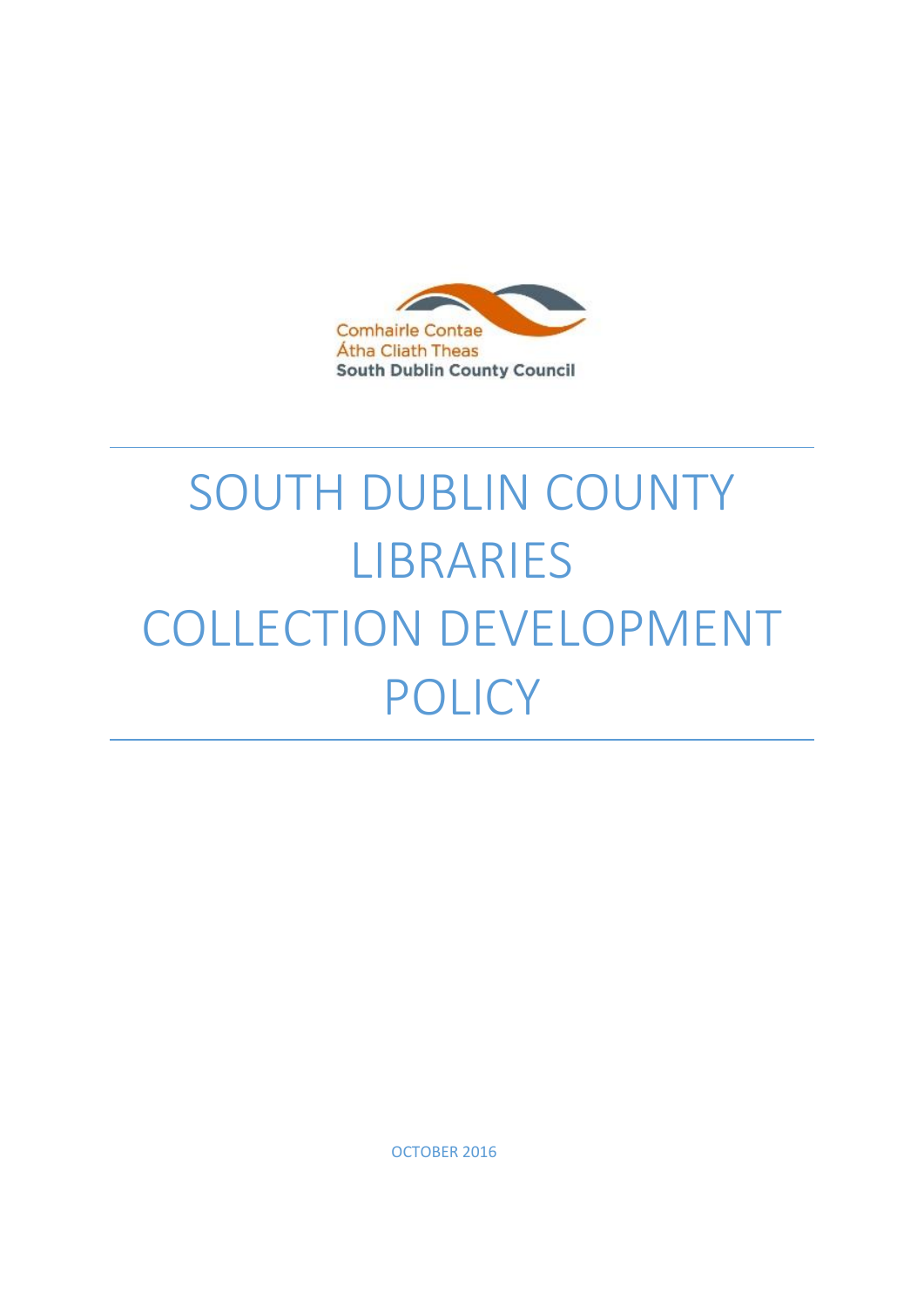# **Contents**

I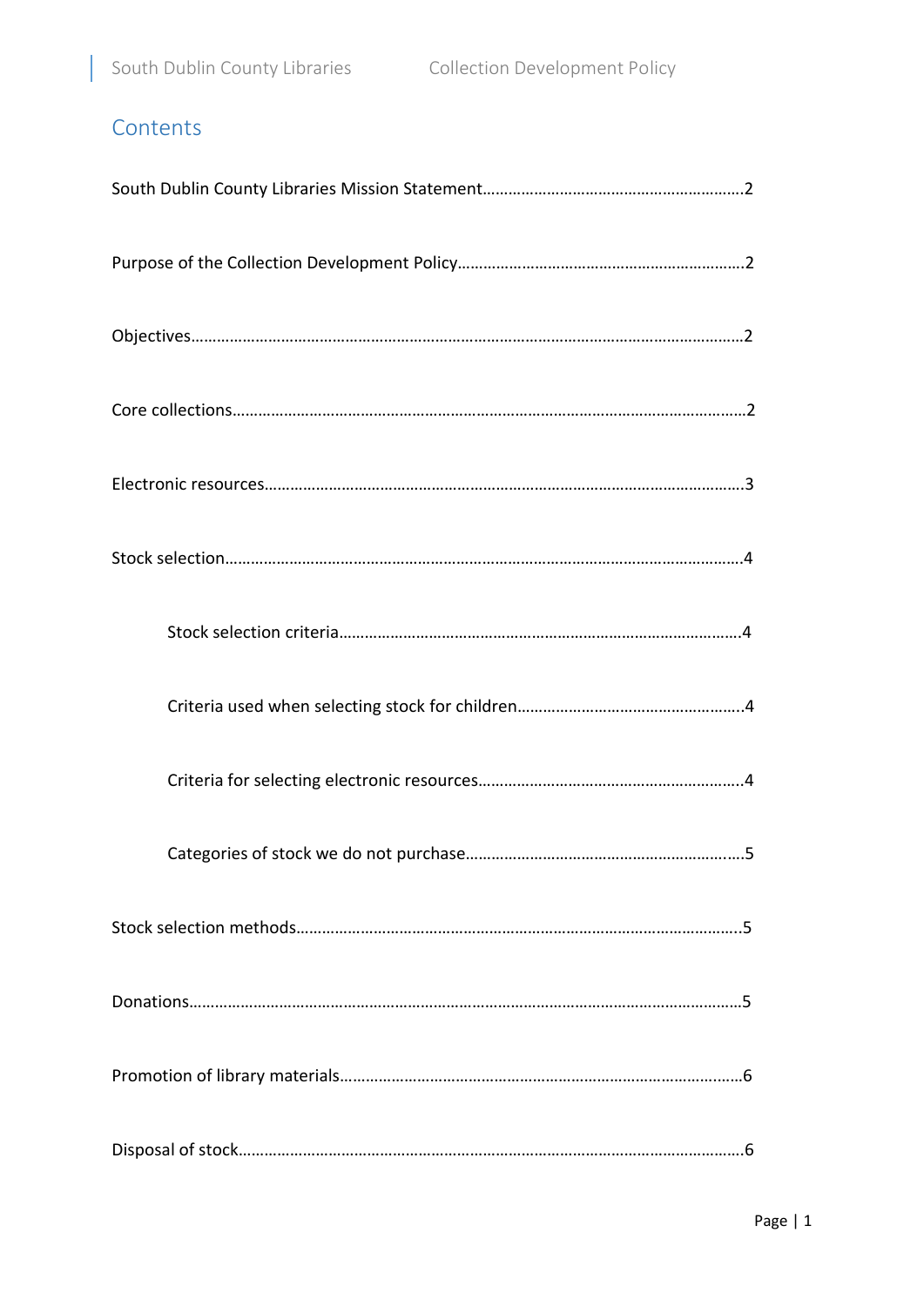## South Dublin County Libraries Mission Statement

"South Dublin County Libraries are cornerstones of their communities, enriching the fabric of the County through information and learning and by providing access to the world of ideas and information. The library service promotes lifelong learning, the love of reading, the possibilities of technology, and the exploration of ideas, culture and knowledge in vibrant inclusive libraries." - *South Dublin Library Development Plan 2012-2016*

## Purpose of the Collection Development Policy

The Collection Development Policy sets out guidelines, procedures and objectives for the acquisition, management, promotion and disposal of library stock. Library stock is defined as materials, in all formats, acquired by South Dublin County Libraries including books, periodicals, audio-visual materials, electronic resources and online information.

The policy aims to ensure that the citizens of South Dublin County have access to a wide range of fiction and non-fiction stock in a variety of formats to meet their needs and interests.

## **Objectives**

- To promote a unified approach to the selection, acquisition, promotion and disposal of stock.
- To facilitate responsiveness to patron needs and interests.
- To foster a love of reading and to support lifelong learning.
- To ensure the effective and efficient use of resources.
- To ensure the collection is evaluated regularly with particular reference to currency, quality, subject coverage, strengths and weaknesses of the collection.

## Core Collections

- Book material adult, young adult and children's fiction and non-fiction.
- Non-book material CDs, DVDs, software, games, maps.
- Specialist material large print books, audio books, literacy materials, foreign language material.
- Reference materials to include online resources, CDROM databases alongside relevant books.
- Electronic resources please see 'Electronic resources' section below.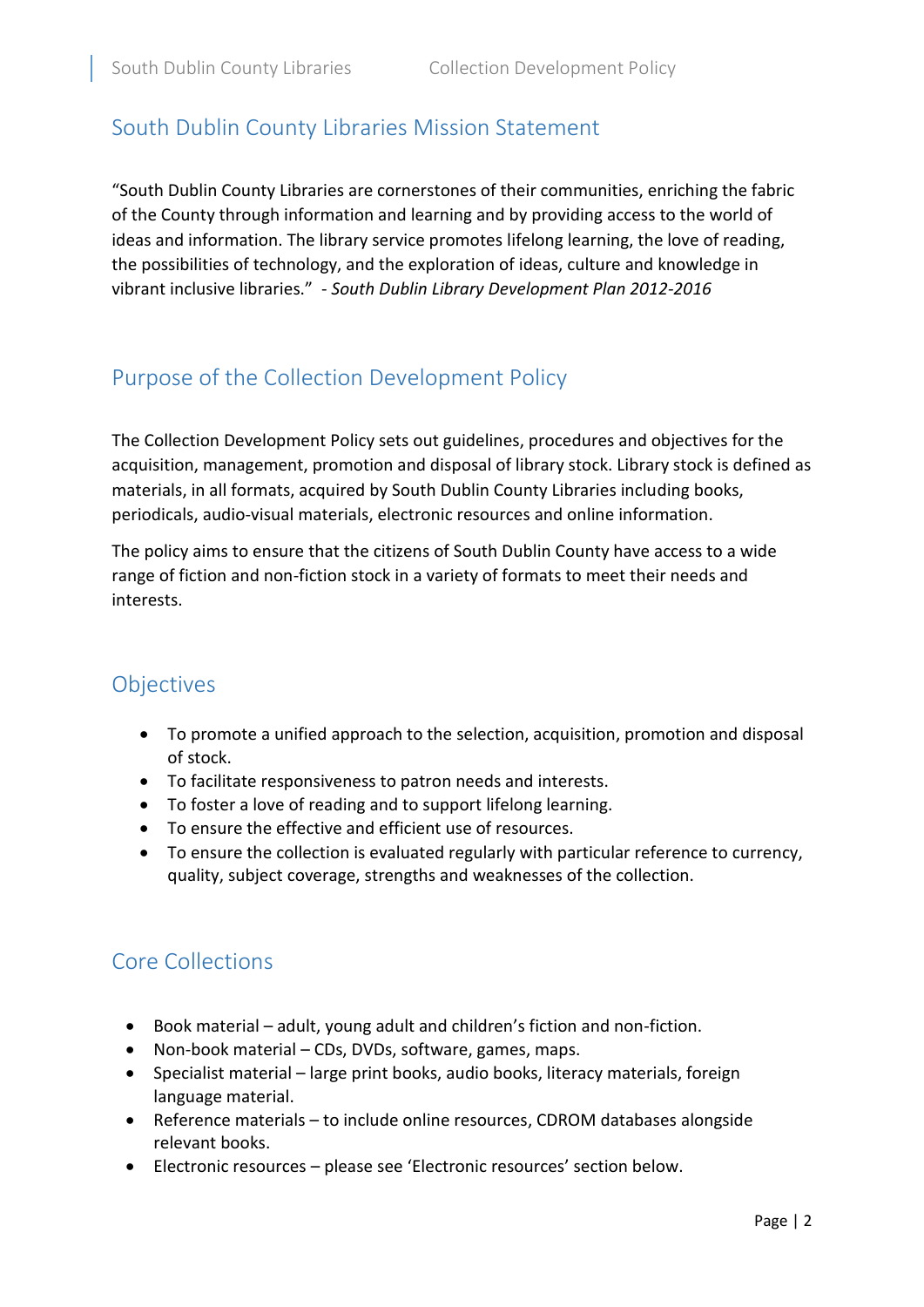- Periodicals selected to encompass wide subject coverage and reflect patron interests.
- Reference materials to include online resources, CDROM databases alongside relevant books.
- Local studies The Local Studies Collection is housed in The County Library, Tallaght. It contains material pertaining to the history of Dublin with particular emphasis on material relating to the history of South Dublin County. Smaller collections are available in each of our branch libraries.
- Irish language material: The library purchases Irish language titles of general interest and in a variety of formats. Emphasis will be placed on resources to assist learners of Irish at all levels, both in the form of courses and general reading material.

## Electronic resources

South Dublin County Libraries currently subscribes to a variety of online resources and reference materials either independently or as part of a national consortium. These resources can be accessed remotely via links on our website, [www.southdublinlibraries.ie,](http://www.southdublinlibraries.ie/) or in the branch on public access PCs. These resources both complement and supplement the physical stock available across the branch network and provide a more sustainable and long term method of providing materials, support resources and learning opportunities for our public. We also endeavour to preserve our heritage and our shared past by digitizing, as far as is practicable, content that is accessible to all about the area in which we live, work and play.

This method of service delivery ensures an extension to current library opening hours and exploits social media and mobile technology to deliver services where and when it is most convenient for our patrons.

Current subscriptions include:

- BorrowBox e-audio books and e-books.
- Consumer Health Complete articles, information and medical information.
- Encyclopaedia Britannica junior, standard and advanced versions.
- Mango Languages online learning for up to 80 languages.
- ProQuest newspaper and journal articles for historical and up-to-date research.
- Irish Newspaper Archives full text access to Irish newspapers\*\*
- JSTOR journals and periodicals for local studies research\*\*
- Origins Irish and British genealogy information\*\*
- Source South Dublin County Libraries' local studies digital archive.
- South Dublin map viewer historical maps of South Dublin County to the present day.
- Tumblebooks e-books, audio books and videos for children.
- Universal Class online learning for 100s of courses.
- Vision-net Irish and UK company information.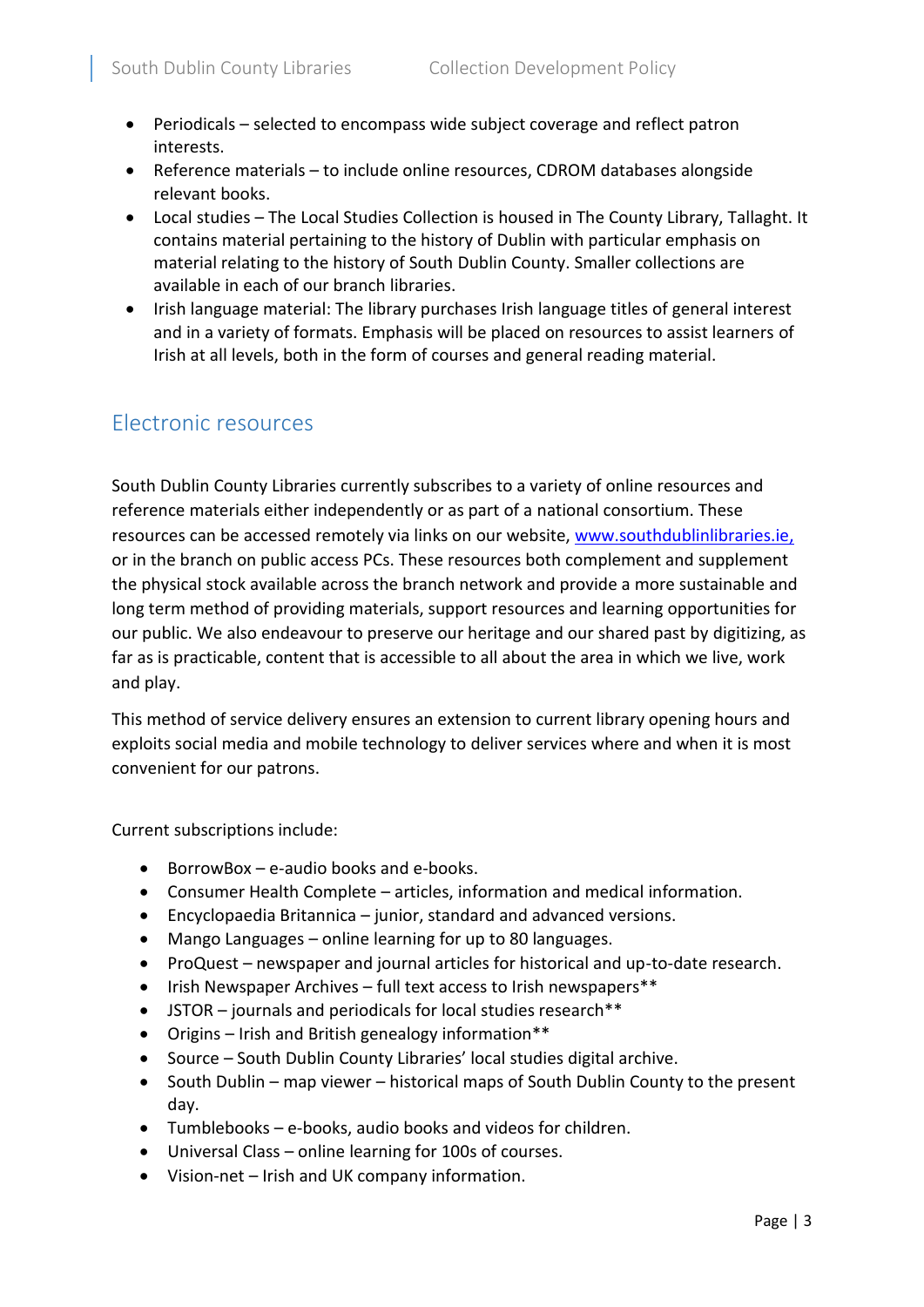- Who else writes like…? a reader's guide to fiction authors and genres.
- Who next…? a guide to children's authors and genres.
- Zinio popular online magazines.

\*\* access in branch only.

## Stock Selection

We aim to provide access to a varied and comprehensive collection of books, periodicals and other resources to meet the cultural, recreational and information needs of the citizens of South Dublin County. Space limitations and budgetary constraints will be taken into account when selecting stock for purchase.

#### Stock selection criteria

- Content accurate, current, unbiased information with a bibliography/index where appropriate.
- How does the work compare with other titles available on the same subject?
- Reputation, skill and knowledge of the author.
- Format and presentation appropriate size, durable binding, legible.
- Local material written by local author or the subject matter relates to South Dublin County.
- Value for money.
- Present and potential community interest.

#### Criteria used when selecting stock for children

- Accessible language.
- Relevant format.
- Engaging and stimulating content.
- **Illustrations appropriate to the text.**
- Appropriate for age group.
- Sensitive treatment of controversial topics.

#### Criteria for selecting electronic resources

The criteria for subscription based online resources is that they should be:

- Competitively priced.
- Available remotely.
- Complement our existing physical collection or range of library activities.
- Easy to use.
- Appeal to a wide audience across a range of ages.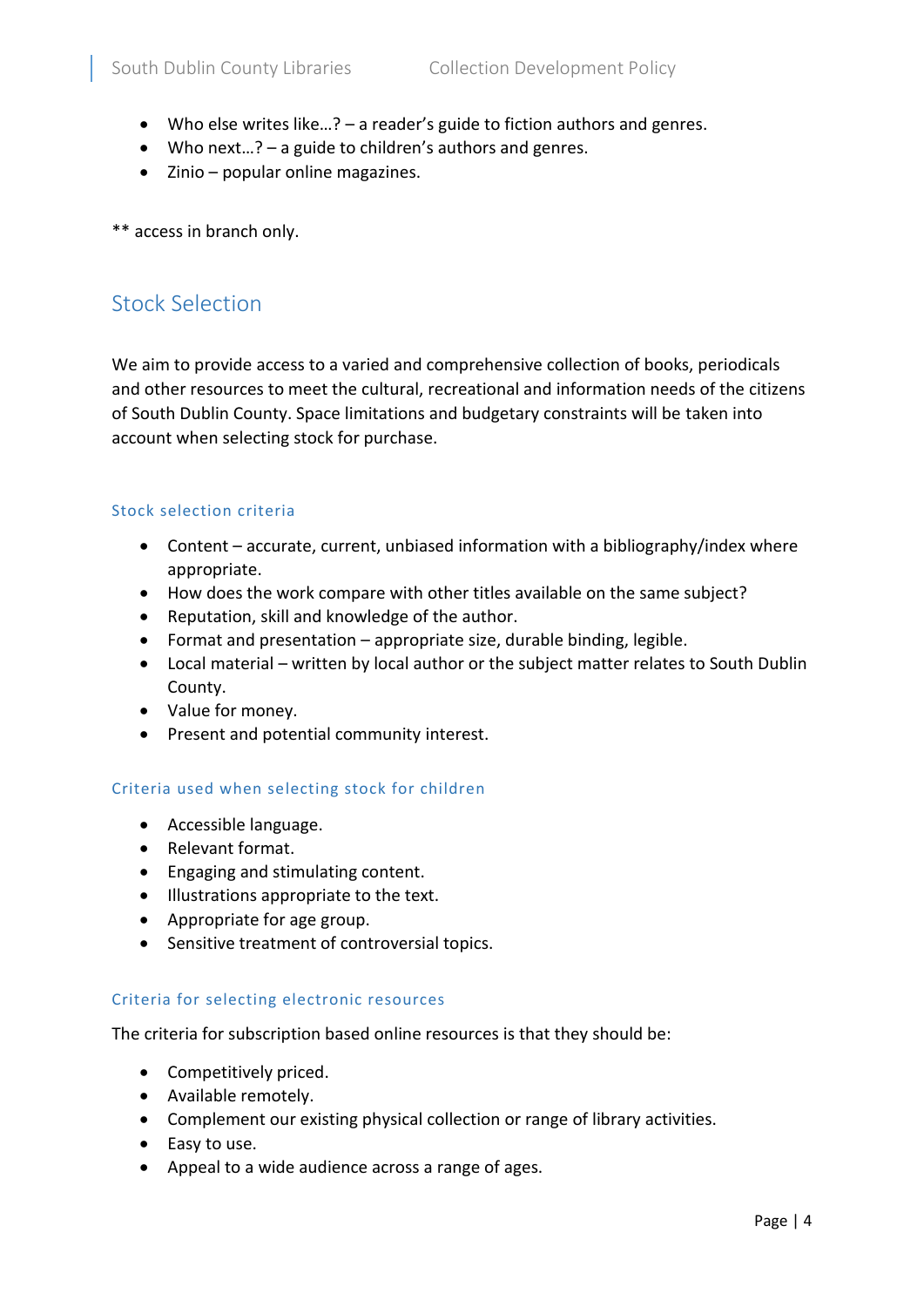All our resources are reviewed periodically for usage and type of material covered and subscriptions may be allowed to lapse and/or subscriptions to new services made available.

#### Categories of stock we do not purchase

Some books are unsuitable for public lending and will not be purchased. They include:

- Text books.
- Specialist books of academic interest.
- Books intended for a single user e.g. workbooks, diaries, colouring books.
- **•** Gift books.
- Books with loose leaf or ring binding unless nothing else is available on the subject.
- Books with additional objects e.g. tarot cards, rune stones, stickers.
- Very inexpensive books with little intrinsic value.

## Stock selection methods

- Centralised ordering using journals, publishers' catalogues and booksellers' promotions.
- Suggestions for purchase from branches all requested titles can be purchased if available and if they meet the criteria for selection.
- Patron requests.
- Standing orders with booksellers for Irish interest titles, audio books and large print books.
- Showroom visits and visits to local book shops.

### Donations

Donations are accepted if they are of local interest or have a rarity value. They are accepted on the understanding that they become the property of the library service. Donated items will be sent to an appropriate branch/collection and may be disposed of in the same way as other library materials.